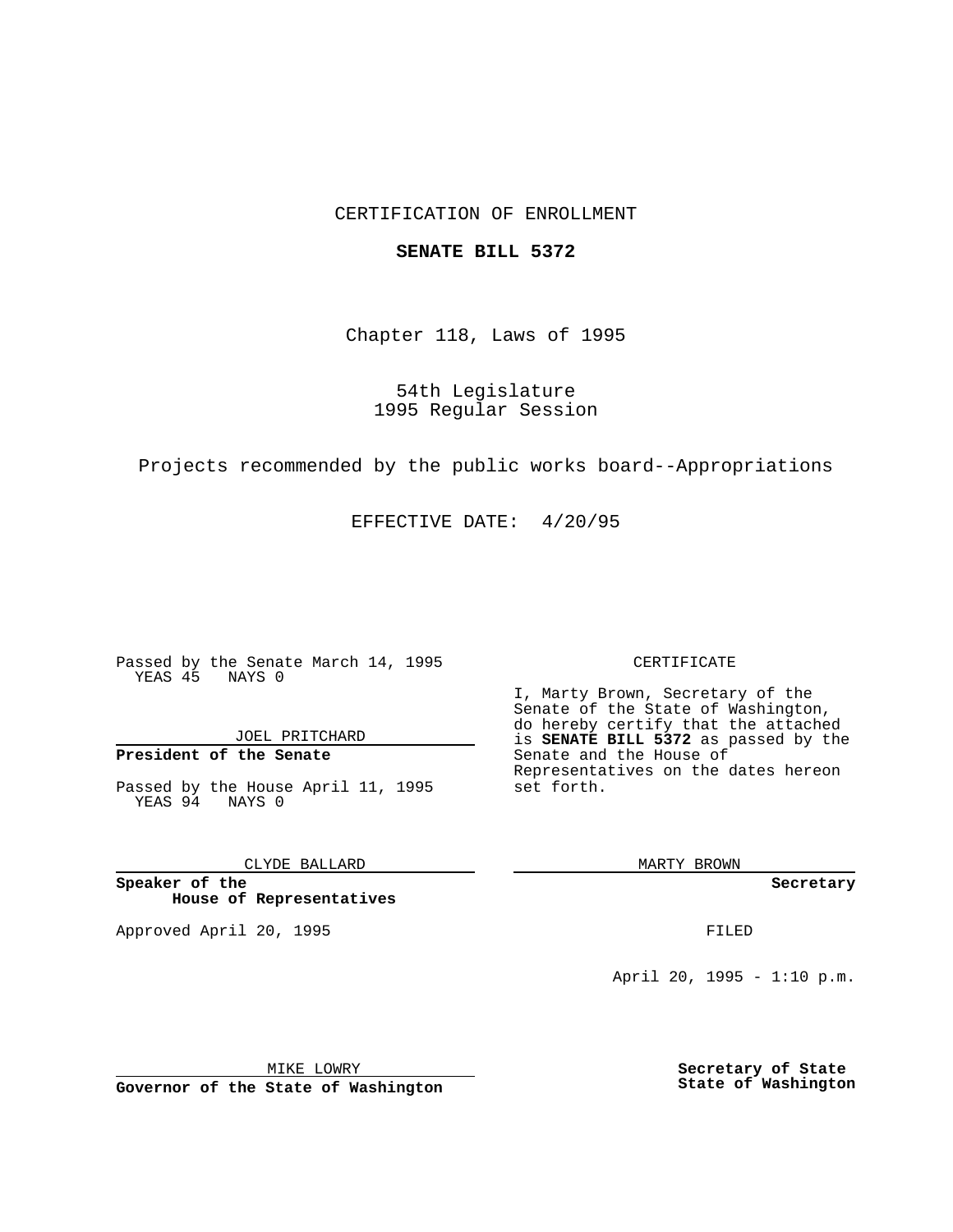## **SENATE BILL 5372** \_\_\_\_\_\_\_\_\_\_\_\_\_\_\_\_\_\_\_\_\_\_\_\_\_\_\_\_\_\_\_\_\_\_\_\_\_\_\_\_\_\_\_\_\_\_\_

\_\_\_\_\_\_\_\_\_\_\_\_\_\_\_\_\_\_\_\_\_\_\_\_\_\_\_\_\_\_\_\_\_\_\_\_\_\_\_\_\_\_\_\_\_\_\_

Passed Legislature - 1995 Regular Session

**State of Washington 54th Legislature 1995 Regular Session**

**By** Senators Sheldon and Wood; by request of Community, Trade, and Economic Development and Public Works Board

Read first time 01/20/95. Referred to Committee on Ways & Means.

 AN ACT Relating to appropriations for projects recommended by the public works board; creating new sections; making an appropriation; and declaring an emergency.

BE IT ENACTED BY THE LEGISLATURE OF THE STATE OF WASHINGTON:

 NEW SECTION. **Sec. 1.** Pursuant to chapter 43.155 RCW, the following project loans recommended by the public works board are authorized to be made with funds previously appropriated from the public works assistance account:

 (1) Admiral's Cove Water District--domestic water project-- installation of meters, removal of a condemned steel storage tank, and replacement of failing pumping and distribution facilities to avoid a 12 reinstatement of a DOH moratorium . . . . . . . . . . . . \$252,800 (2) City of Bainbridge Island--road project--street reconstruction, sidewalk improvements, bike lanes and necessary utilities along Madison Avenue, Brien/Bjune and Shannon Drives .......... \$594,000 (3) City of Centralia--sanitary sewer project--replacement of sanitary sewer system components and reduction of crossings of China Creek from six to three to meet DOE consent decree .... \$753,912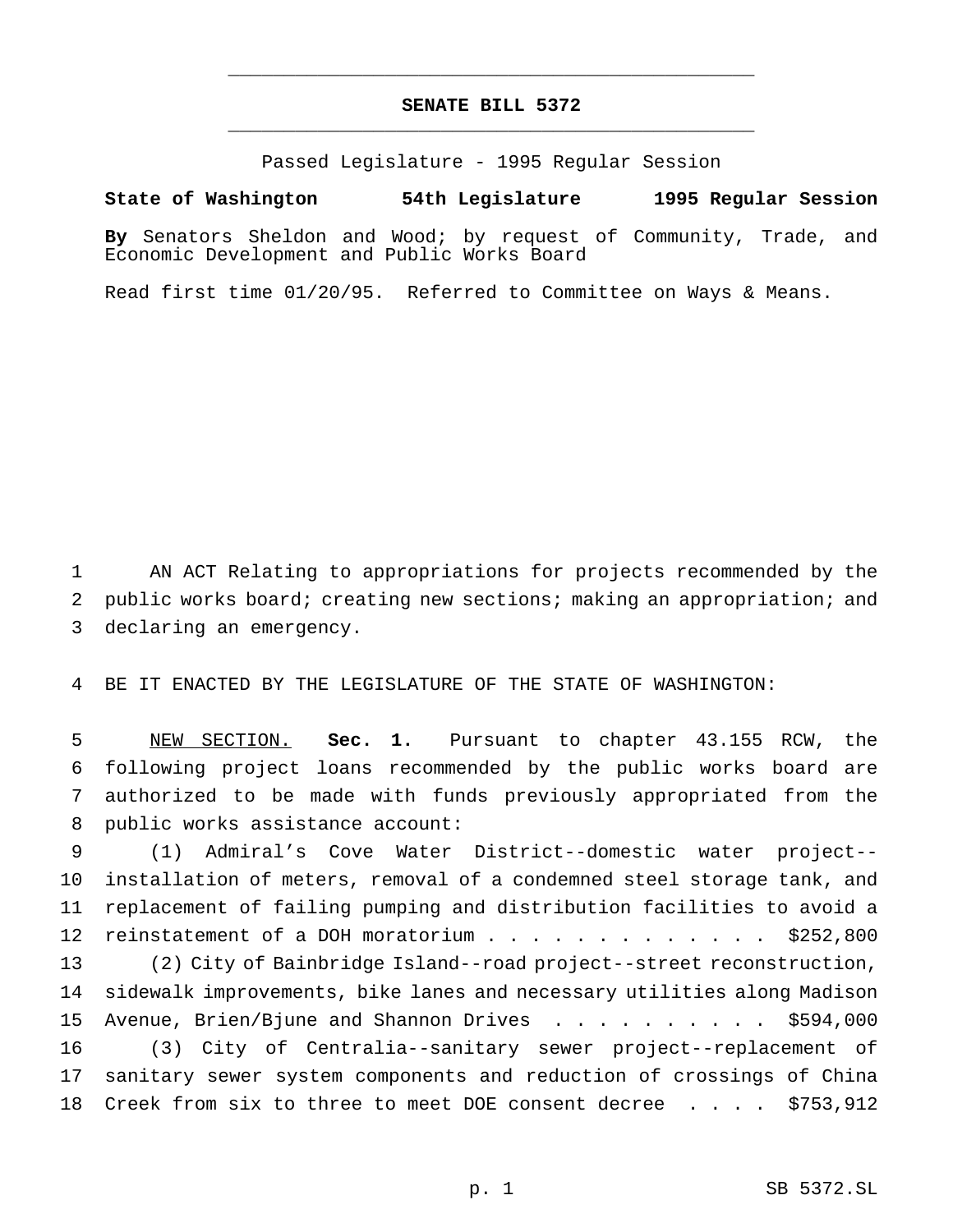(4) City of Duvall--domestic water project--installation of a 2.2 million gallon storage reservoir, booster pump station, and 2,900 3 linear feet of 12-inch transmission main . . . . . . . . . \$938,604 (5) City of Eatonville--domestic water project--construction of a pond to provide cleaner water to the filtration system and storage capacity, and necessary improvements to the chlorine system to meet safety requirements.................... \$164,000 (6) City of Everett--storm sewer project--bore and jack a 260 foot long 36-inch culvert, slip line an existing culvert, construction of an upstream weir, a downstream fish ladder, and a viewing platform with 11 interpretive sign near Pigeon Creek . . . . . . . . . . . . \$532,000 (7) Hangman Hills Water District No. 15--domestic water project-- drill a new well, install transmission mains, and construct a pump house........................... \$123,550 (8) Hazel Dell Sewer District--sanitary sewer project--replace three existing pump stations with one new pump and force main ............................. \$2,186,520 (9) Highline Water District--domestic water project--rehabilitation of five aging pumping stations and installation of telemetry equipment........................ \$2,016,000 (10) Town of Kalama--domestic water project--replacement of water lines, a 100,000 gallon reservoir, and addition of air release valves 23 where needed in system . . . . . . . . . . . . . . . . . . \$284,600 (11) King County Water District No. 90--domestic water project-- replacement of 146,000 feet of water mains, installation of a telemetry 26 system and generators, and add hydrants . . . . . . . . . \$1,715,000 (12) King County Water District No. 107--domestic water project-- rehabilitation of three supply metering points from the regional water system, upgrade of five pressure reducing stations, and replacement of 30 the Coal Creek water transmission main . . . . . . . . . . \$577,500 (13) King County Water District No. 111--domestic water project-- implementation of filtration treatment for sole source production wells to meet DOH maximum contaminant level standards..... \$1,290,800 (14) City of Kirkland--sanitary sewer project--construction of a new wet well for emergency storage, two dry wells for mechanical equipment and emergency power, and installation of a new force main, 37 sewer lines, and odor control equipment . . . . . . . . . . \$794,850 (15) Kitsap County PUD No. 1--domestic water project--provide a 39 regional intertie and reserve capacity  $\ldots$ ....... \$1,947,190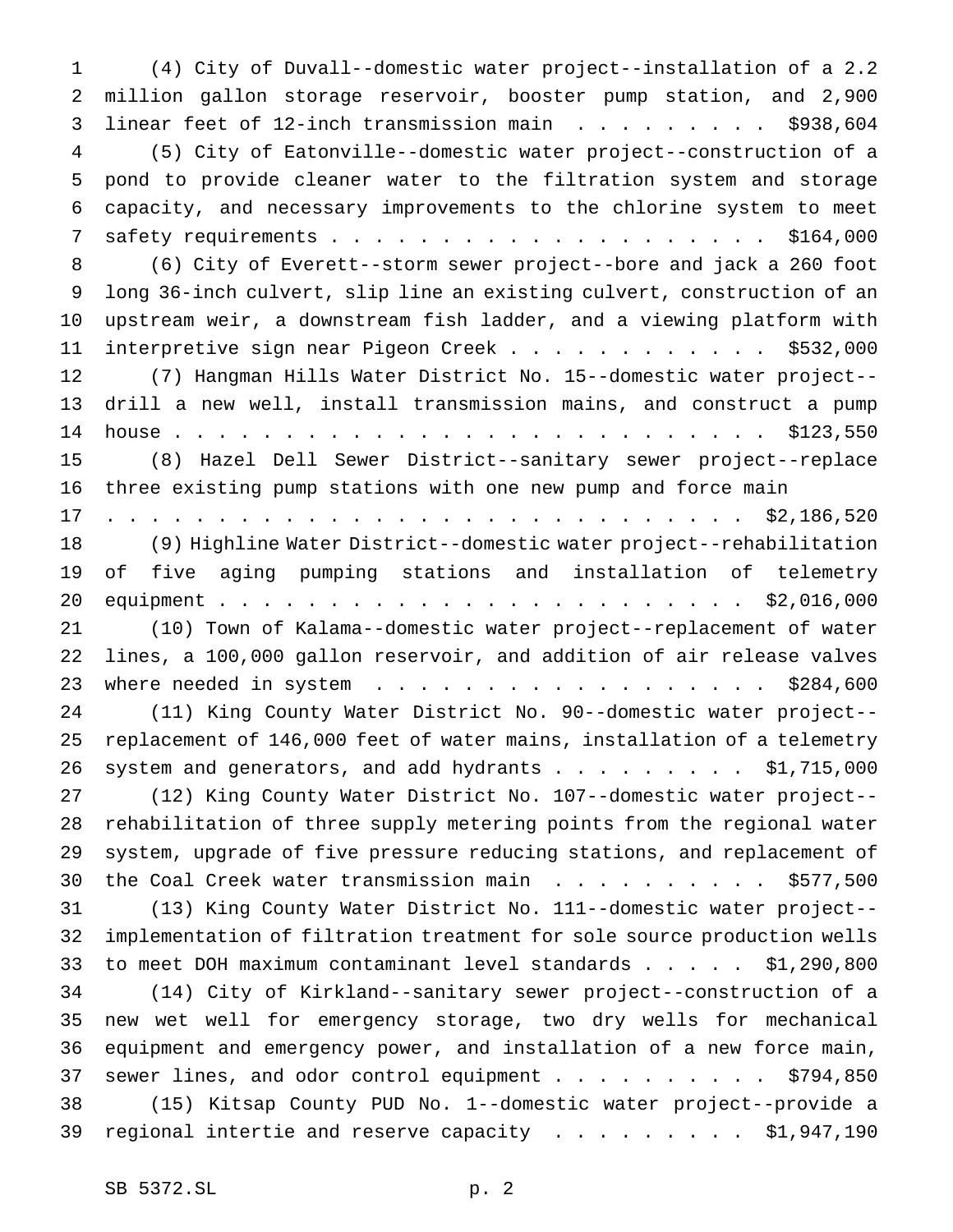(16) Klickitat County--bridge project--replacement of four steel truss bridges with concrete slab bridges, including installation of approach rail....................... \$268,800 (17) Manchester Water District--domestic water project-- construction of a 1.5 million gallon standpipe, install approximately 1,175 linear feet of 8 and 10-inch water line, reconstruct approximately 1,100 linear feet of roadway, and shoulder reconstruction ...................... \$757,845 (18) Northeast Sammamish Sewer and Water District--domestic water project--replacement of 3,000 linear feet of 8-inch steel transmission 11 main with 12-inch ductile iron pipe  $\ldots$ ............... \$325,500 (19) Northeast Sammamish Sewer and Water District--sanitary sewer project--relocate Lift Station No. 3, install a new wet well with adequate storage, and construct a dry well for equipment. . \$784,000 (20) Northshore Utility District--sanitary sewer project--relocate a 15-inch sewer trunk line away from a wetland area near a creek and Lake Washington...................... \$661,138 (21) Pasco--domestic water project--replace water mains, construct a standpipe for storage, and install the necessary water level and computer controls.................... \$2,687,300 (22) Pasco--sanitary sewer project--upgrade the city's wastewater treatment plant...................... \$812,700 (23) Penn Cove Park Water District--domestic water project--replace the water treatment and chlorination systems, seal and line the reservoir, construct a constant pressure pumping station, and replace approximately 5,600 linear feet of water mains ...... \$543,600 (24) City of Port Angeles--road project--replace approximately 1,800 linear feet of sidewalk and failing water main . . . \$240,000 (25) City of Poulsbo--sanitary sewer project--replace 21,000 linear feet of 8 and 12-inch sewer, water, and storm sewer line including associated manholes, valves, and catch basins, and repair of all roadway and sidewalks damaged during construction..... \$953,247 (26) Rainier Vista Sewer District--sanitary sewer project--remove and replace the sewer main, manholes, rehabilitate the pump station, 35 and repair an adjacent road as needed  $\ldots$ ......... \$771,470 (27) City of Redmond--road project--construct and install 4,300 linear feet of 12 foot two-way left turn lane, five bus pullouts, and five walkways from bus stops to business driveways on Willows Road .......................... \$1,170,000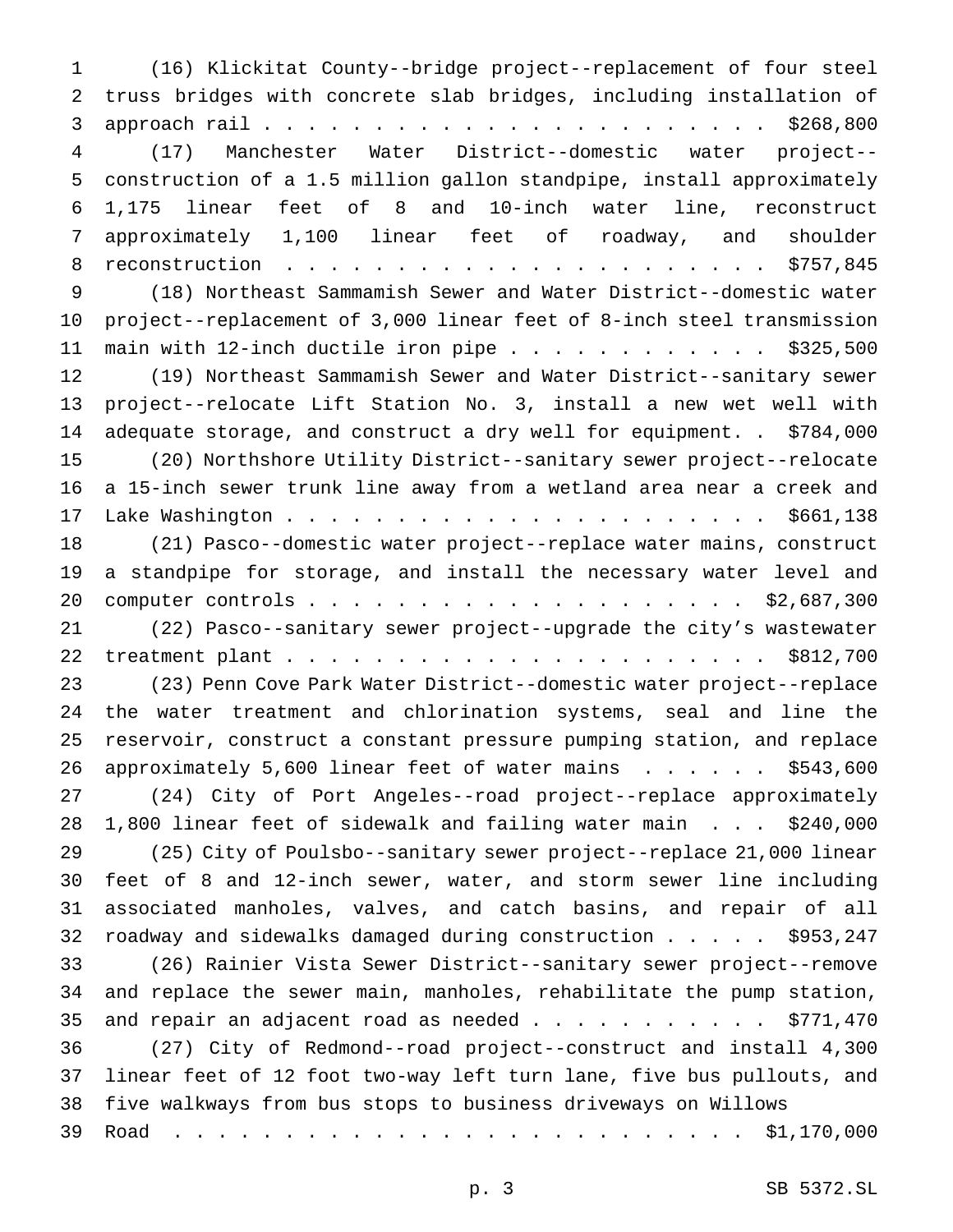(28) City of Renton--sanitary sewer project--replace sewer lines, install manholes, slipline a portion of line, and repair impacted alleys ......................... \$1,231,485 (29) City of Renton--storm sewer project--design and construct approximately 2,800 feet of 18 or 24-inch stormwater pipe. Include manholes, catch basins, control structures, relocation of conflicting utilities, pavement patching and overlay, and restoration of areas 8 disturbed by construction . . . . . . . . . . . . . . . . \$731,000 (30) City of Seattle--bridge project--renovate six significant bridges as part of a seismic retrofit program...... \$3,500,000 (31) Shoreline Wastewater Management District--sanitary sewer project--upgrade Lift Station No. 13 by replacing pumps, replacing a 4- inch force main with a 6-inch line, improving the existing wet well, adding a dry well, and replacing electrical and mechanical equipment......................... \$414,000 (32) Silverdale Water District No. 16--domestic water project-- install mains, hydrants, and service connections and restore streets 18 where construction occurs . . . . . . . . . . . . . . . \$1,002,870 (33) Snohomish County--bridge project--replace five 40 to 60-year old bridges with wider bridges to meet current safety and construction 21 standards and current traffic loads . . . . . . . . . . \$1,000,000 (34) Snohomish County--storm sewer project--install 2,800 linear feet of concrete pipe to divert peak flows during flooding events in 24 Dry Creek neighborhood . . . . . . . . . . . . . . . . . \$464,450 (35) Soos Creek Water and Sewer District--sanitary sewer project-- repair and improve six lift stations, construct new relief sewers and interceptors, and replace or repair lift stations and force mains.......................... \$3,500,000 (36) City of Spokane--domestic water project--replace approximately 4,000 linear feet of parallel riveted steel water transmission mains with one 36-inch ductile iron pipe along Division Street from Spokane Falls Boulevard to 8th Avenue.............. \$1,140,000 (37) City of Spokane--sanitary sewer project--remove lead-based paint and repaint two wastewater treatment plant clarifiers to reduce 35 water quality problems  $\ldots$ ....................... \$298,080 (38) Spokane County--sanitary sewer project--provide interceptor capacity for 6,360 parcels having on-site septic systems or plat approval for on-site disposal; will remove septic systems and protect the North Spokane aquifer and the Little Spokane River. . \$2,500,000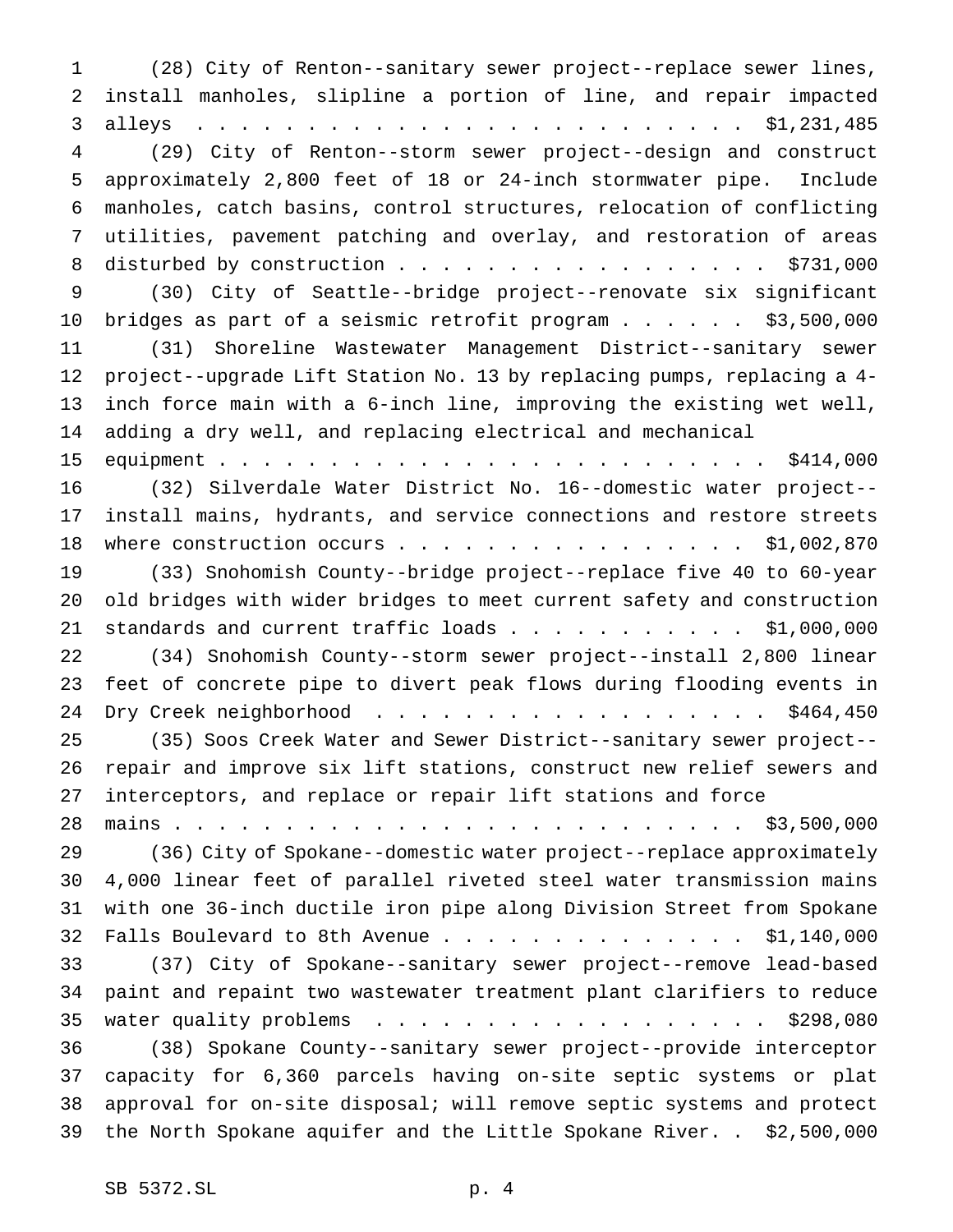(39) City of Stanwood--domestic water project--construct a one million gallon reservoir and pressure reducing valve station and replace approximately 4,350 linear feet of transmission and distribution lines .................... \$736,200 (40) Town of Steilacoom--storm sewer project--replace existing storm drain with 18-inch pipe, widen and regrade 950 linear feet of 7 ditch on Union Avenue and Gove Street . . . . . . . . . . \$294,350 (41) Val Vue Sewer District--sanitary sewer project--rehabilitate approximately 4,900 linear feet of gravity sewer lines and 6,500 linear feet of side sewers by relining pipelines using trenchless technology ........................ \$584,584 (42) Whatcom County Water District No. 12--domestic water project-- install new water system including ground water wells with disinfection systems, approximately 75,800 linear feet of water main, fire hydrants, household service connections, and construct an 800,000 gallon steel reservoir and a flow meter station for existing population around Lake Samish ......................... \$3,500,000 (43) Woodinville Water District--domestic water project--construct 19 a 1.1 million gallon steel standpipe . . . . . . . . . . . \$753,000 (44) Woodinville Water District--sanitary sewer project--replace approximately 3,300 feet of substandard sewer line on N.E. 175th Street .......................... \$634,000 (45) City of Yakima--neighborhood reinvestment demonstration project--reconstruction of 1,900 linear feet of three-lane paved street, including sidewalk along one side and curbs along both sides, striping, illumination, and necessary traffic control . . \$1,000,000 (46) City of Yakima--sanitary sewer project--install headworks barscreens, biosolids shredders, and variable frequency drives, rehabilitate the digesters, and make other improvements to existing 30 wastewater treatment facility components . . . . . . . \$3,030,558 (47) City of Yakima--sanitary sewer project--install about 4,100 linear feet of collectors, 25 manholes, and stubs to approximately 120 existing parcels ..................... \$209,367 (48) Yakima County--domestic water project--integrate and intertie two recently acquired water systems, improve two wells, reconstruct and rehabilitate four existing well houses and treatment facilities, install 2,500 linear feet of 8-inch pipe and 1,350 linear feet of 16- inch pipe, install telemetry, and add meters where needed .............................. \$728,000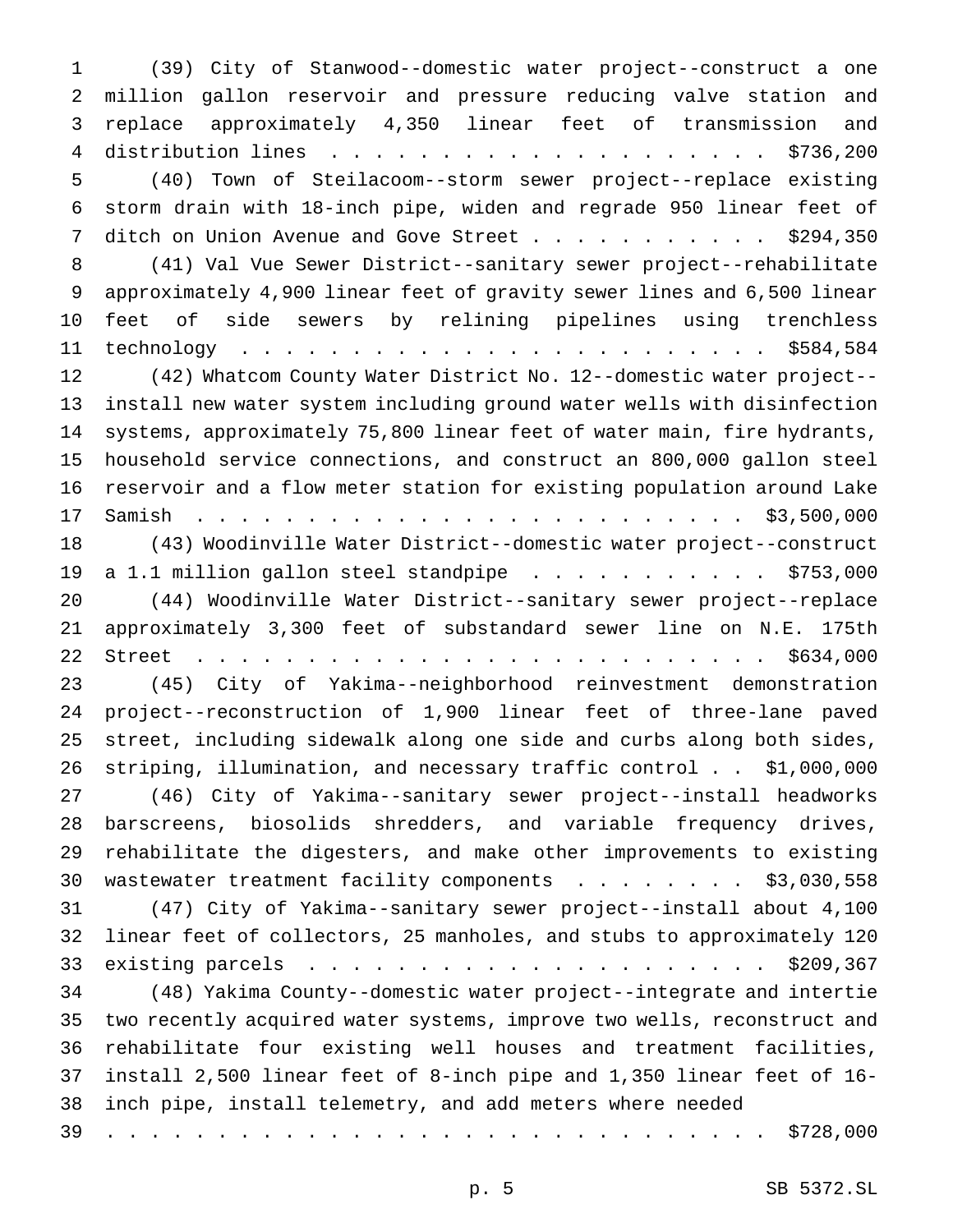|                                                                                                                                                                                                                                                                                                                                    |  |  | 1 (49) Emergency Public Works Loans--as authorized by RCW |  |
|------------------------------------------------------------------------------------------------------------------------------------------------------------------------------------------------------------------------------------------------------------------------------------------------------------------------------------|--|--|-----------------------------------------------------------|--|
|                                                                                                                                                                                                                                                                                                                                    |  |  |                                                           |  |
| $\overline{3}$ and $\overline{3}$ and $\overline{3}$ and $\overline{3}$ and $\overline{3}$ and $\overline{3}$ and $\overline{3}$ and $\overline{3}$ and $\overline{3}$ and $\overline{3}$ and $\overline{3}$ and $\overline{3}$ and $\overline{3}$ and $\overline{3}$ and $\overline{3}$ and $\overline{3}$ and $\overline{3}$ and |  |  | Subtotal section 1 \$51,893,136                           |  |

 NEW SECTION. **Sec. 2.** The sum of \$7,680,700, or as much thereof as may be necessary, is appropriated for the biennium ending June 30, 1995, from the public works assistance account to the department of community, trade, and economic development for the following project loans recommended for financing by the public works board.

 (1) City of Bremerton--sanitary sewer project--improvements at the wastewater treatment plant for odor control and reduction of chlorine in plant effluent discharged into Puget Sound to bring plant into compliance with a settlement agreement and its national pollution 13 discharge effluent system permit . . . . . . . . . . . \$3,500,000 (2) Cross Valley Water District--domestic water project--water main relocation and replacement to increase fireflow to an industrial area and branch campus of the University of Washington..... \$249,200 (3) Lake Stevens Sewer District--sanitary sewer project-- construction of a new lift station, and replace two other stations ........................ \$1,080,000 (4) City of Moses Lake--domestic water project--build a 2.5 million gallon steel reservoir, replace approximately 3,000 linear feet of 22 pipe, and install telemetry . . . . . . . . . . . . . . . \$1,500,000 (5) City of Spokane--domestic water project--installation of 4,300 linear feet of 30-inch ductile iron water transmission main along Fifth Avenue .......................... \$661,920 (6) City of Spokane--sanitary sewer project--replace the current three-pump lift station with a new five-pump lift station, install an emergency generator, and replace a force main...... \$1,040,000 (7) City of Spokane--storm sewer project--replace undersized pipe, modify inlets and construct a spillway at the intersection of Oak and Riverside Streets..................... \$360,000 32 Subtotal section 2 . . . . . . . . . . . . . \$8,391,120 Total approved list ............. \$60,284,256

 NEW SECTION. **Sec. 3.** This act is necessary for the immediate preservation of the public peace, health, or safety, or support of the state government and its existing public institutions, and shall take effect immediately.